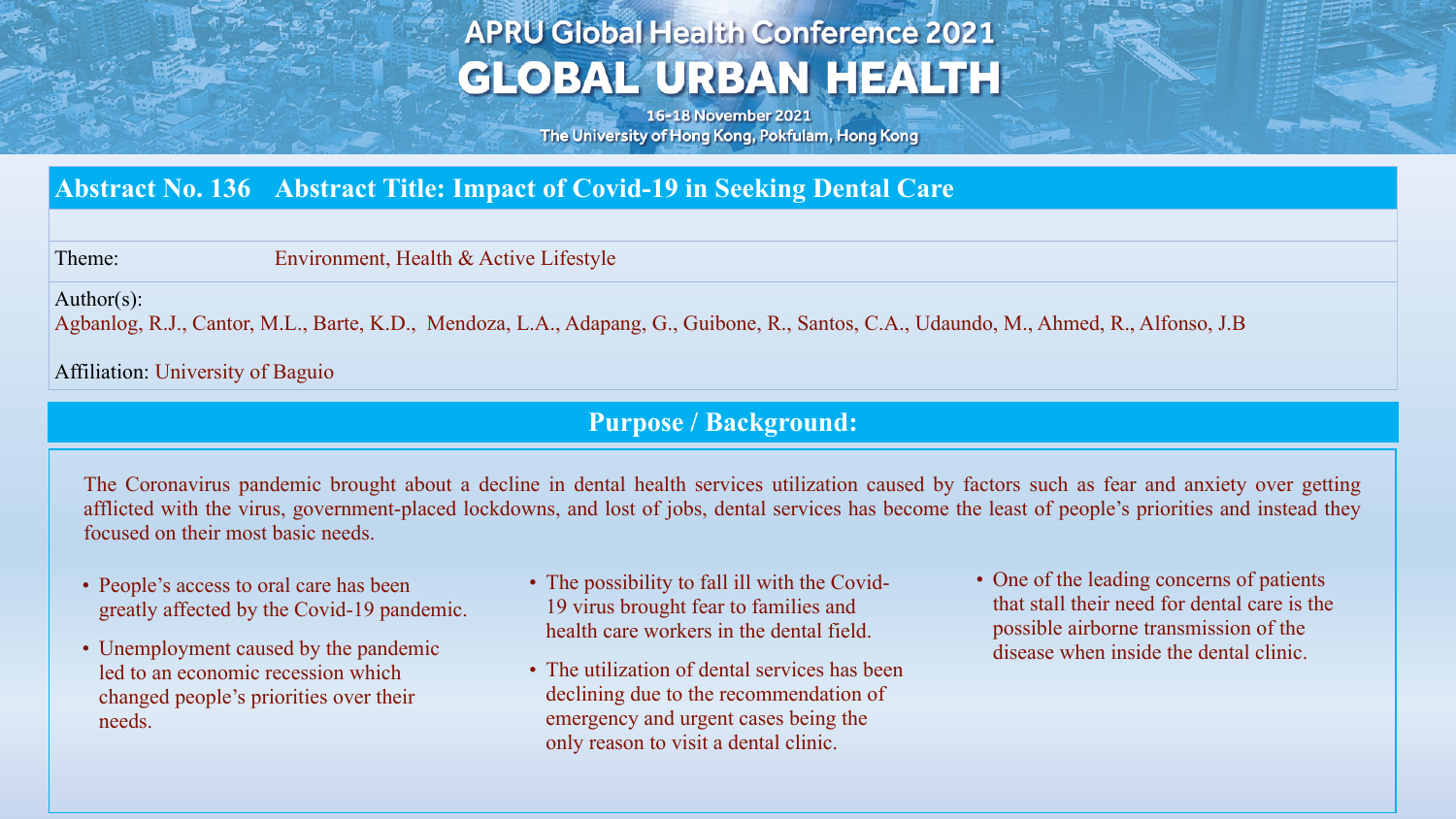## **APRU Global Health Conference 2021 GLOBAL URBAN HEALTH**

16-18 November 2021 The University of Hong Kong, Pokfulam, Hong Kong

### **Abstract No. 136 Abstract Title: Impact of Covid-19 in Seeking Dental Care**

#### **Methods:**

The researchers utilized the descriptive survey research design in this study.

This quantitative study made use of a validated questionnaire as data gathering tool distributed among chosen respondents by email.

The target population are employed Filipinos with family(married and with child/ren) and those without family(single) residing in Luzon.

The data collected were graphed, processed and analyzed. Chi-square test in the SPSS (trial version) was used to determine if there was a significant difference in the dental visits before and during the pandemic of the two groups.